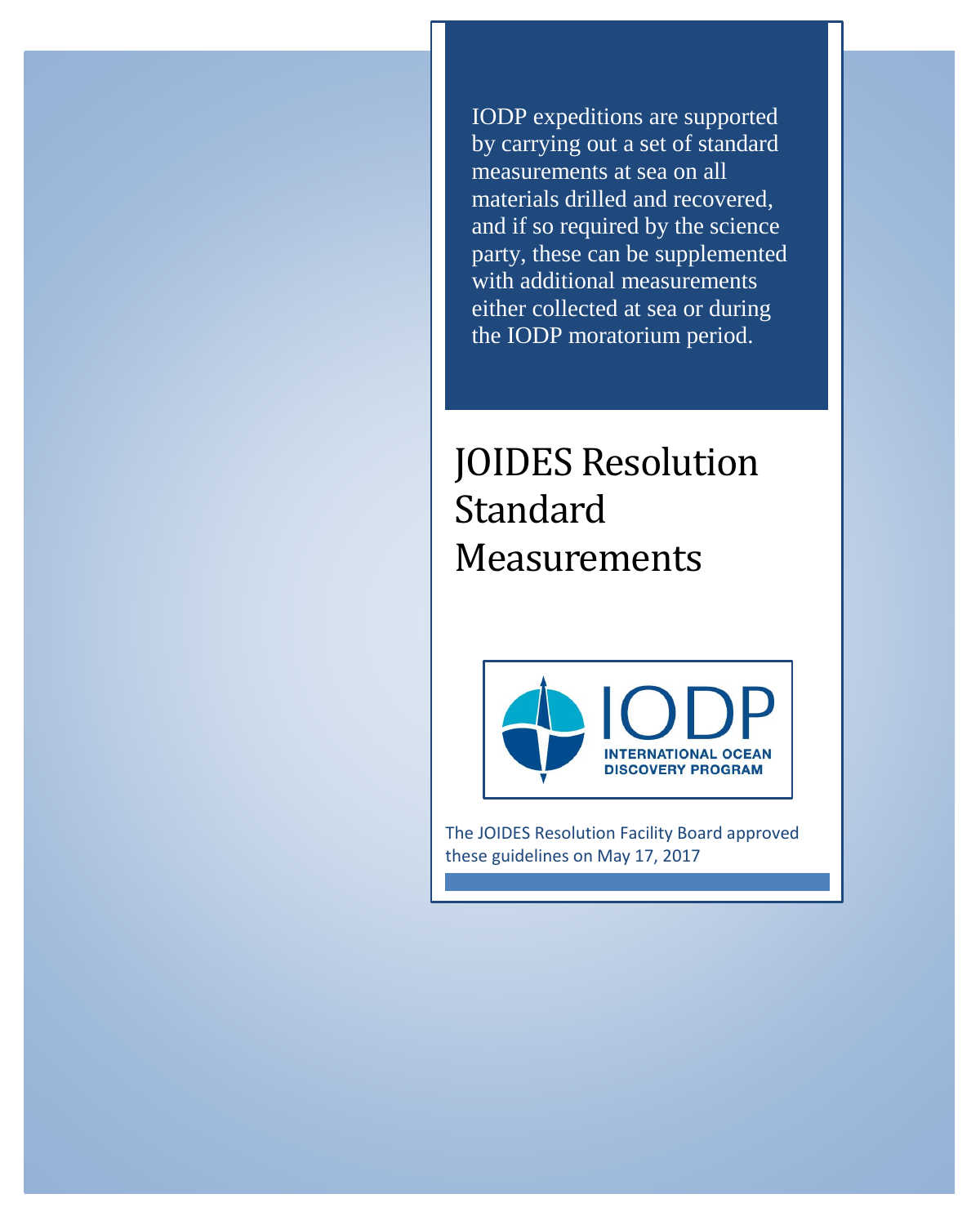# *JOIDES Resolution* Standard Measurements

Approved by *JOIDES Resolution* Facility Board: **17 May, 2017** Latest Revision: **28 April, 2017**

## **(1)** General Purpose

To facilitate meeting all science objectives of an IODP expedition, during each expedition a set of standard measurements is made at sea, and if so required by a science party, these measurements can be supplemented with additional measurements either collected at sea or during the IODP moratorium period afterwards.

The latest version of the *JOIDES Resolution* **Staffing Procedures** always can be downloaded from [http://iodp.org/jr-facility-policies-procedures-guidelines.](http://iodp.org/jr-facility-policies-procedures-guidelines)

### **(2)** Standard Measurements

*JOIDES Resolution* (JR) standard measurements are those that should be made on all JR expeditions if practical for the material being drilled, cored or recovered. Deviations from standard measurements should be identified in the Scientific Prospectus. In addition, the *JOIDES Resolution* Science Operator (JRSO) may require additional measurements to meet safety requirements and protocols.

### **2-1** Core Characterization and Measurements

- **1.** Core orientation (APC only)
- **2.** Headspace gas analysis (sediments)
- **3.** Pore water chemistry (e.g., nutrients, pH, alkalinity, sulfate, chloride, major and trace elements)
- **4.** Borehole depth scale
- **5.** Thermal conductivity (both whole core and pieces)
- **6.** Core logging
	- a. Whole Round
		- i. Natural gamma ray
		- ii. Gamma ray attenuation
		- iii. Magnetic susceptibility
		- iv. *P*-wave velocity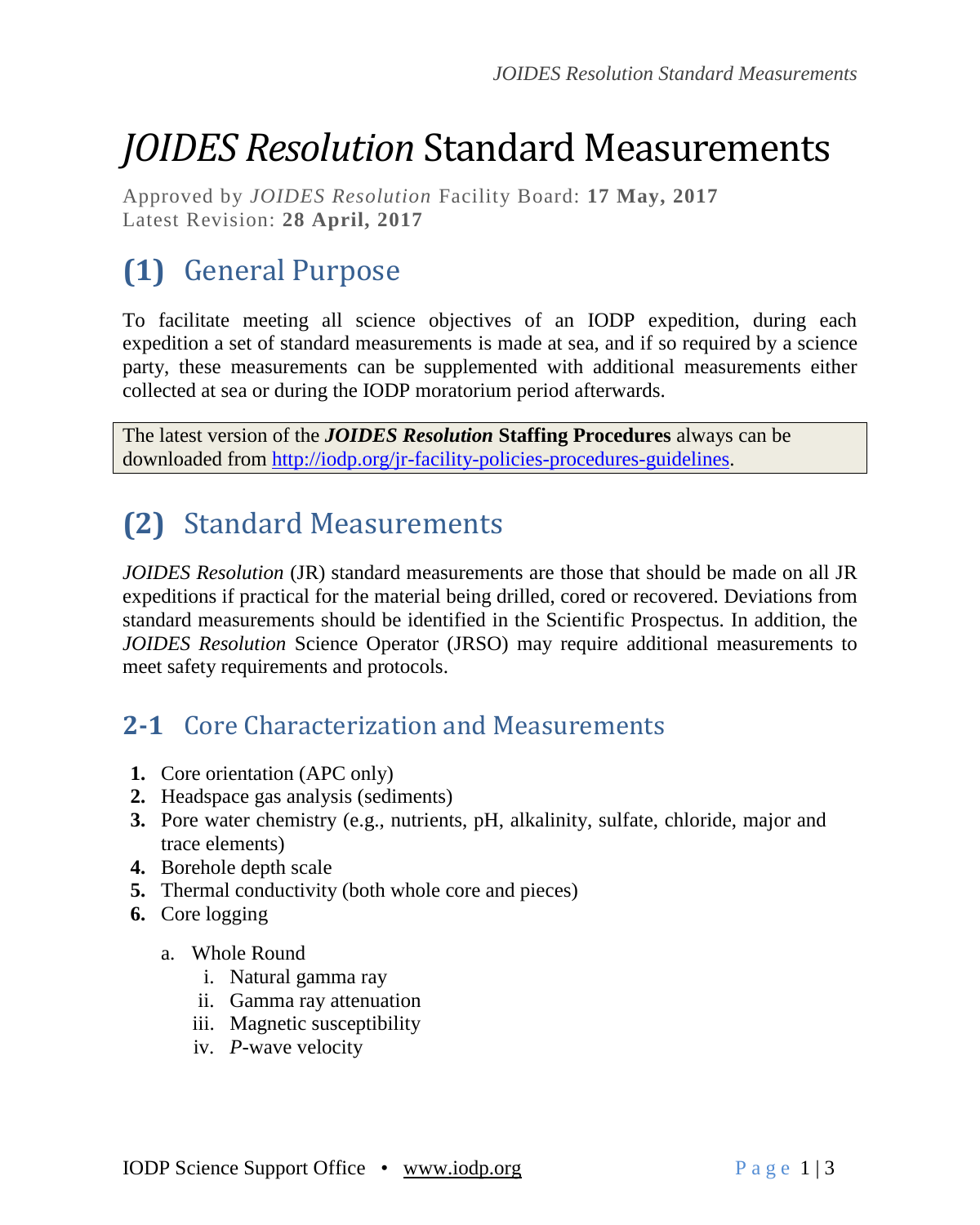- b. Split Core
	- i. Digital imaging
	- ii. Reflectance spectroscopy and colorimetry
	- iii. Natural remnant magnetism (NRM) with step-wise demagnetization
- **7.** Moisture and density/porosity (discrete samples)
- **8.** *P*-wave velocity (discrete samples)
- **9.** Biostratigraphy
- **10.** Visual core description
- **11.** Smear slides and/or thin sections
- **12.** Carbonate analyses (sediments)
- **13.** Bulk carbon-hydrogen-nitrogen-sulfur (CHNS) analyses
- **14.** Whole rock major and trace elements (hard rock).

#### **2-2** Downhole Logging and Measurements

The following measurements are made once per drill site, as practical:

- **1.** Natural gamma ray
- **2.** Spectral gamma
- **3.** Density
- **4.** Porosity
- **5.** Resistivity
- **6.** Sonic
- **7.** Borehole imaging
- **8.** Caliper
- **9.** Formation temperature

### **2-3** Rig Floor Measurements

- **1.** Driller depth
- **2.** Heave compensation
- **3.** Weight on bit
- **4.** Penetration rate
- **5.** Mud pressure
- **6.** Mud logging (important for Expeditions with Microbiology component)
- **7.** Pump rate